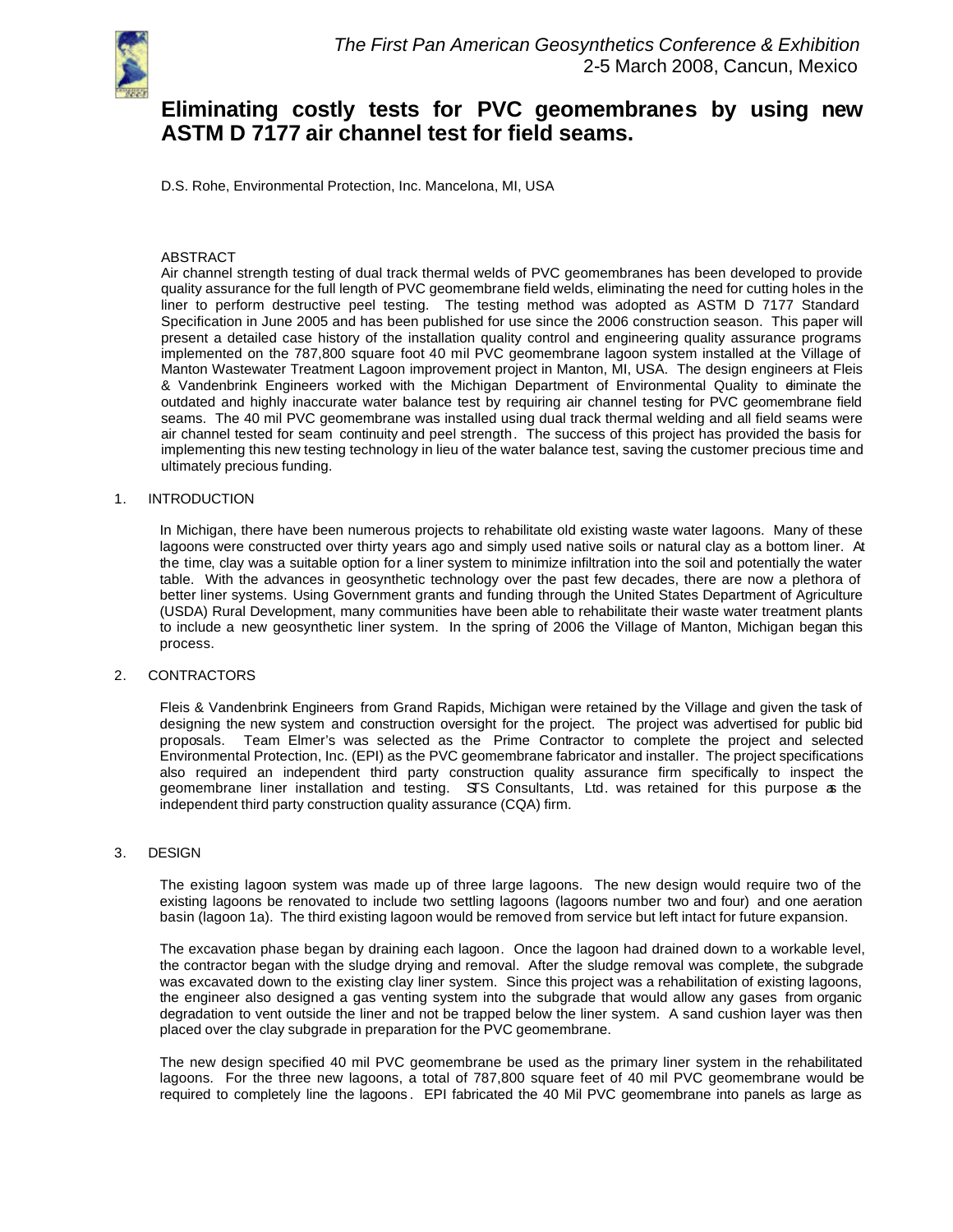15,000 square feet (75 feet wide & 200 feet long) for this project. By fabricating large custom sized panels, the amount of field seams required would be minimized.

The sequence was essentially the same for each lagoon. Once the PVC geomembrane was installed and all testing had been completed, the excavation contractor began placing the cover soil. One foot of cover soil was placed over the entire liner system using heavy equipment and GPS guided bulldozers for finish grading. The side slopes were also covered with rip rap to maintain the cover soil and minimize erosion. Once the excavation, liner placement and cover soil phase was completed, each individual lagoon was placed back into service prior to beginning work on the next lagoon. This sequence allowed the Village of Manton to continue uninterrupted service during the rehabilitation process.

#### 4. GEOMEMBRANE DISCUSSION

Project specification required the Minnesota Water Balance Test to be conducted if all the requirements of the air channel testing were not met to the satisfaction of the Owner. The water balance test essentially consists of filling each lagoon with clean water and measuring any change in the water level. Any water level changes are compared against a control to determine the integrity of the lagoon liner system. The control is typically a barrel placed in or near the lined area or a weather station. Measurements are taken for four weeks and compared with atmospheric gains and losses to determine the lagoon leakage rate. The downside of the water balance test is the time it takes as well as the required clean water to fill the lagoons to six feet in depth. The accuracy of the test itself makes the determination of liner integrity a real challenge. The time involved for the contractor as well as the challenge of securing the clean water to fill the lagoons is quite costly. Following are the details of how the water balance test was not required due to the high level of testing and quality control required on this project.

Prior to the lagoons being prepared, the geomembrane panels were delivered to the site and each fabricated geomembrane panel was labeled with its size and a unique serial number for quality control purposes. During installation, the panels were deployed beginning in the morning and technicians began seaming once enough panels were in place to begin. Seaming was performed using a hot air welding machine that produced a dual track thermal fusion weld with an unbonded center channel for testing. Prior to production seaming, the machines were configured and trial welds were made. These trial welds were tested with a portable tensiometer to ensure seam strengths. All field seams were dual track welded, including the "butt seams" that have the overlap from factory seams. These factory seams of each panel have the potential to leak at the intersection of field to factory seams if the welding machine is not properly configured. Special care was taken to ensure the field seams that included factory seam overlaps were sealed at each joint.

The project specifications required the 40 mil PVC geomembrane to be installed with all production field seams constructed using dual track thermal fusion welds. The dual track weld leaves an unbonded area between two parallel welds that can be air pressure tested. With this technique, the entire length of seam can be evaluated to ensure continuity as well as seam strength. Minimum required peel strength was 15 pounds per inch width and minimum required shear strength was 77.6 pounds per inch width. All of the trial welds and destruct samples were tested in peel and shear modes according to ASTM D 6392 Standard Test Method for Determining the Integrity of Nonreinforced Geomembrane Seams. Every destruct taken passed the requirements for peel and shear, with peel strength averaging around forty pounds per inch width.

Thermal fusion welding allows for the air channel testing to be performed once the seam is completed and the material returns to ambient temperature. This allowed the installation personnel to begin air channel testing shortly after each seam was completed. The air channel testing was typically done in the afternoon, after enough seam was completed to efficiently test. Ambient temperatures were typically between 80°F and 100°F. The geomembrane liner temperatures were normally 20°F to 40°F above the ambient temperature due to the dark coloration of the liner.

The specifications for this project required all seams be air channel tested according to GRI Test Method GM6. The project specifications did not require the test pressure in the air channel to meet the ASTM D 7177 requirements . The ASTM D7177 testing requirements specify a minimum pressure at a particular geomembrane sheet temperature. Due to the high ambient temperatures, the ASTM requirements actually correlated to the GRI GM6 test requirement which was actually slightly lower than the ASTM requirements. In accordance with the ASTM D 7177 test method which requires the seam to maintain the minimum pressure at a given sheet temperature, this test method will verify seam strength as well as continuity. EPI used the minimum requirements of the ASTM method since they were more specific to PVC geomembrane than the requirements of GM6 and provided more confidence to the CQA. GRI GM6 requires the seam of 40 mil PVC geomembrane to maintain a pressure of 20-30 psi and have no more than a five psi drop over a two minute holding period. The air channel pressures used for this project were between 20 psi and 30 psi and typically on the higher end at 25 psi to 27 psi.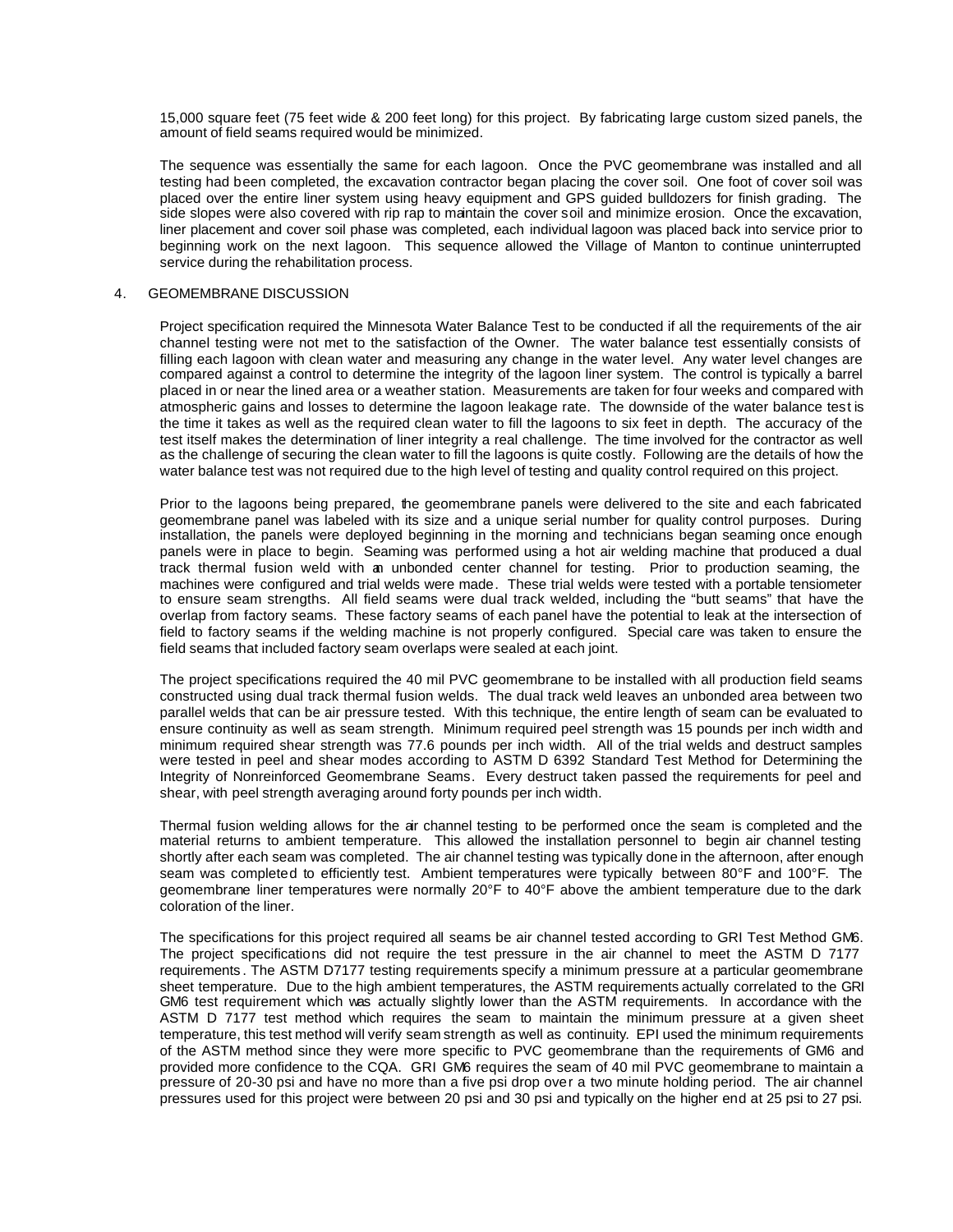Given the sheet temperatures at the time of the tests, the pressures used would ensure the seam strength of the entire length of seam according to ASTM D 7177. Any seam that did not hold the required pressure was investigated to find the leak point and then tested in each direction from the leak. The leak point was then capped with a repair patch after the air channel testing was completed. That repair patch was then tes ted using the air lance method according to ASTM D 4437.

4.1 Lagoon 2 (Figure 1) was ready to be lined in June of 2006. 304,625 square feet of 40 mil PVC Geomembrane liner was supplied for this lagoon. From approximately 4,500 lineal feet of field seam in this lagoon, nine destructive samples were taken. Over 1,225 lineal feet of field seam from this lagoon were from the factory end to factory end type of field seam . This means there was a "T" from the factory seam every 6.25 feet on both panels being seamed. It was critical that these end to end seams were also dual track welded and air channel tested to ensure the integrity of the seams. Special care was taken by the seaming technicians when setting up the welder to make sure this type of seam was completely sealed. Then the air channel test also verified the strength of the seam as well as continuity.



Figure 1. Lagoon 2 panel layout.

There is a potential for each of the "T" seams to have a very tiny leak at the junction of three sheets of material. This is another reason why air channel testing every seam is critical to the integrity of the liner system and not just using air channel testing for the long flat edge to flat edge seams. While destructive samples will give you a decent representative sample, they are not comprehensive. For example, if a destruct is taken in the first half of any given seam and the welding machine has a malfunction in the second half of the seam, it is possible for that section of seam to go unchecked for strength. With dual track welding and air channel testing according to ASTM D 7177, the entire length of seam will be pressurized and any section of seam that is less than the required peel strength will quite literally peel open from the inside out. This is in essence peel testing 100% of the seam from the inside out. This technological advance in non-destructive testing is also a destructive test over the entire length of seam giving all parties involved a much higher level of confidence in the final liner system.

4.2 Lagoon 1a (Figure 2) was the next lagoon to be lined in July of 2006. A little more than 76,000 square feet of PVC Geomembrane liner was required for this aeration basin. There were two destruct samples taken from nearly 880 lineal feet of field seam in this lagoon. Only about 225 lineal feet of field seam from this lagoon were from the factory end to factory end. Given the critical nature of these types of seams they were also dual track welded and air channel tested to ensure there were no leaks.